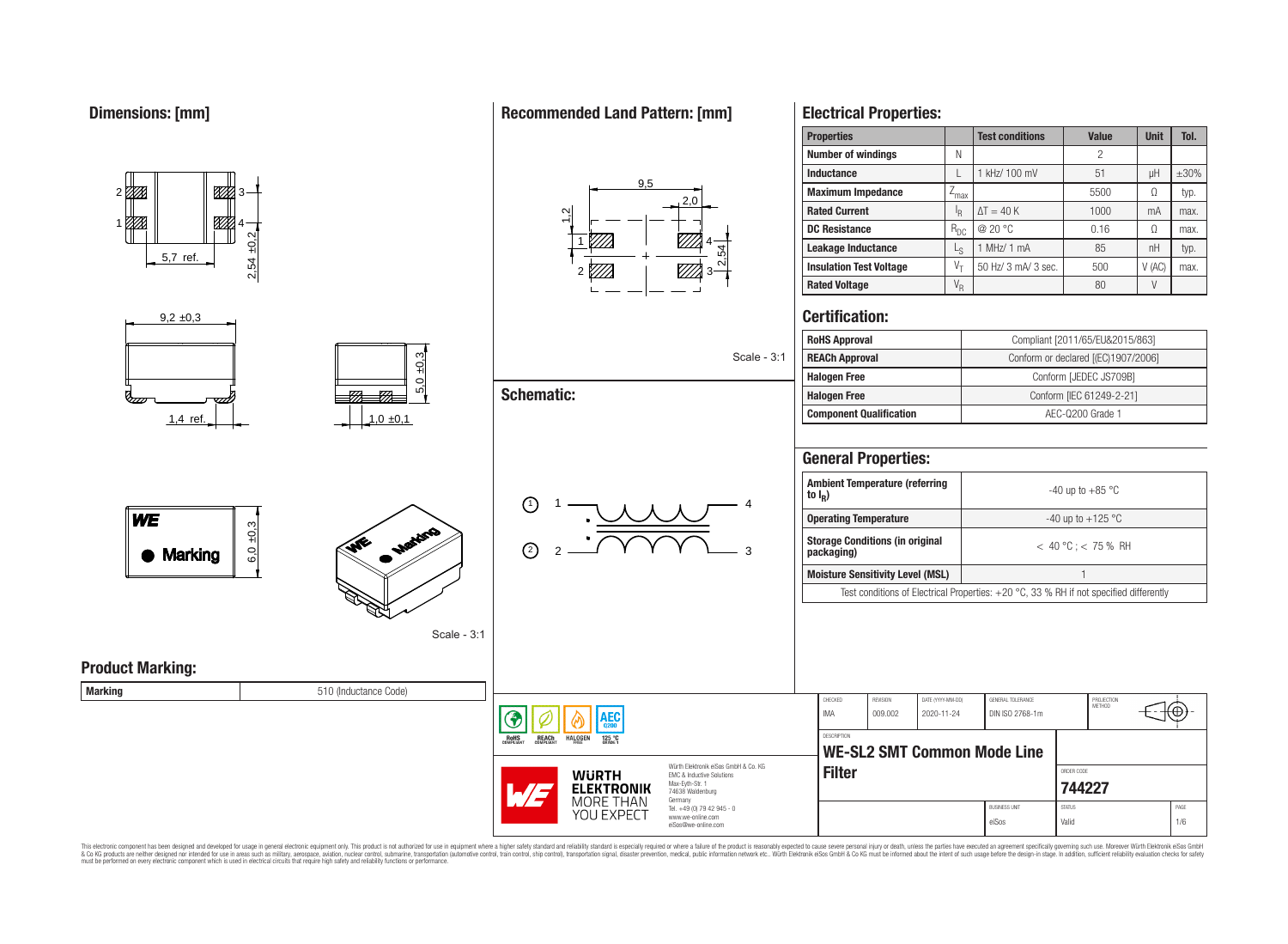## **Typical Impedance Characteristics:**



This electronic component has been designed and developed for usage in general electronic equipment only. This product is not authorized for subserved requipment where a higher selection equipment where a higher selection

**Test Setup:**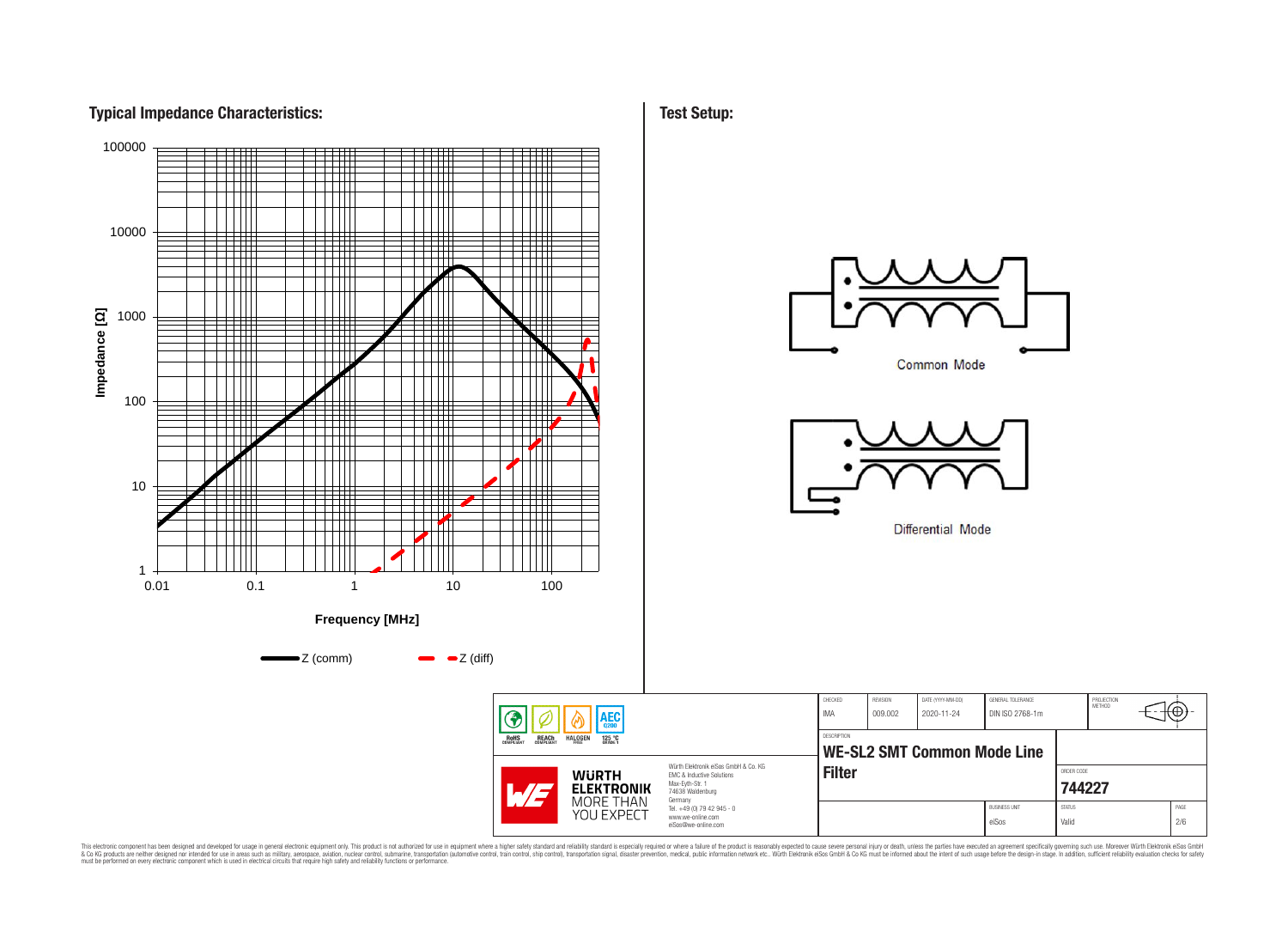## **Packaging Specification - Tape and Reel: [mm]**

## **Packaging Specification - Reel: [mm]**



This electronic component has been designed and developed for usage in general electronic equipment only. This product is not authorized for subserved requipment where a higher selection equipment where a higher selection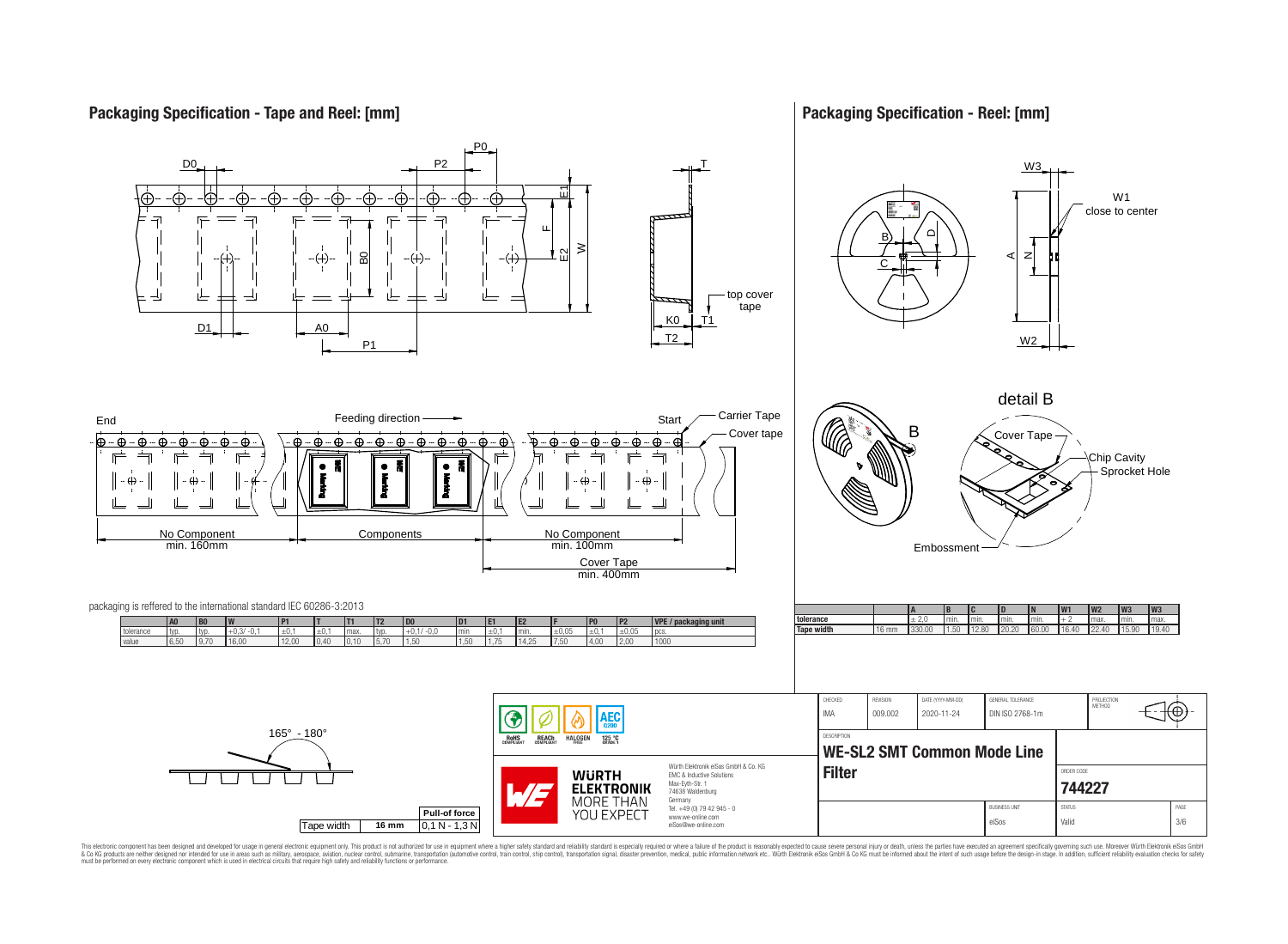# **Classification Reflow Profile for SMT components:**



# **Classification Reflow Soldering Profile:**

| <b>Profile Feature</b>                              |                    | <b>Value</b>                     |
|-----------------------------------------------------|--------------------|----------------------------------|
| <b>Preheat Temperature Min</b>                      | s min              | 150 °C                           |
| <b>Preheat Temperature Max</b>                      | <sup>I</sup> s max | 200 °C                           |
| Preheat Time $t_s$ from $T_{s min}$ to $T_{s max}$  | $t_{\rm s}$        | $60 - 120$ seconds               |
| Ramp-up Rate $(T_1$ to $T_p$ )                      |                    | 3 °C/ second max.                |
| <b>Liquidous Temperature</b>                        | T <sub>L</sub>     | 217°C                            |
| Time t <sub>1</sub> maintained above T <sub>1</sub> | t,                 | 60 - 150 seconds                 |
| Peak package body temperature                       | ' p                | $T_p \leq T_c$ , see Table below |
| Time within 5°C of actual peak<br>temperature       | t <sub>p</sub>     | $20 - 30$ seconds                |
| Ramp-down Rate $(T_p$ to $T_1$ )                    |                    | $6^{\circ}$ C/ second max.       |
| Time 25°C to peak temperature                       |                    | 8 minutes max.                   |

refer to IPC/ JEDEC J-STD-020E

# **Package Classification Reflow Temperature (T<sup>c</sup> ):**

| <b>Properties</b>                                                    | Volume mm <sup>3</sup><br>< 350 | Volume mm <sup>3</sup><br>350-2000 | Volume mm <sup>3</sup><br>>2000 |
|----------------------------------------------------------------------|---------------------------------|------------------------------------|---------------------------------|
| <b>PB-Free Assembly   Package Thickness  </b><br>$< 1.6$ mm          | 260 °C                          | 260 °C                             | 260 °C                          |
| <b>PB-Free Assembly   Package Thickness  </b><br>$1.6$ mm $- 2.5$ mm | 260 °C                          | 250 °C                             | 245 °C                          |
| <b>PB-Free Assembly   Package Thickness  </b><br>$>2.5$ mm           | 250 °C                          | 245 °C                             | 245 °C                          |

refer to IPC/ JEDEC J-STD-020E

| AEC<br><b>REACH</b><br>COMPLIANT<br><b>HALOGEN</b><br>125 °C<br>GRADE 1<br>ROHS<br>COMPLIANT<br>Würth Flektronik eiSos GmbH & Co. KG<br><b>WURTH</b><br>EMC & Inductive Solutions<br>Max-Evth-Str. 1<br><b>ELEKTRONIK</b><br>74638 Waldenburg |                         | CHECKED<br><b>IMA</b>                                                  | REVISION<br>009.002 | DATE (YYYY-MM-DD)<br>2020-11-24 | GENERAL TOLERANCE<br>DIN ISO 2768-1m |                               | PROJECTION<br><b>METHOD</b> |  | €Θ |             |
|-----------------------------------------------------------------------------------------------------------------------------------------------------------------------------------------------------------------------------------------------|-------------------------|------------------------------------------------------------------------|---------------------|---------------------------------|--------------------------------------|-------------------------------|-----------------------------|--|----|-------------|
|                                                                                                                                                                                                                                               |                         | <b>DESCRIPTION</b><br><b>WE-SL2 SMT Common Mode Line</b>               |                     |                                 |                                      |                               |                             |  |    |             |
|                                                                                                                                                                                                                                               |                         | Germany                                                                | <b>Filter</b>       |                                 |                                      |                               | ORDER CODE<br>744227        |  |    |             |
|                                                                                                                                                                                                                                               | MORE THAN<br>YOU EXPECT | Tel. +49 (0) 79 42 945 - 0<br>www.we-online.com<br>eiSos@we-online.com |                     |                                 |                                      | <b>BUSINESS UNIT</b><br>eiSos | <b>STATUS</b><br>Valid      |  |    | PAGE<br>4/6 |

This electronic component has been designed and developed for usage in general electronic equipment only. This product is not authorized for subserved requipment where a higher selection equipment where a higher selection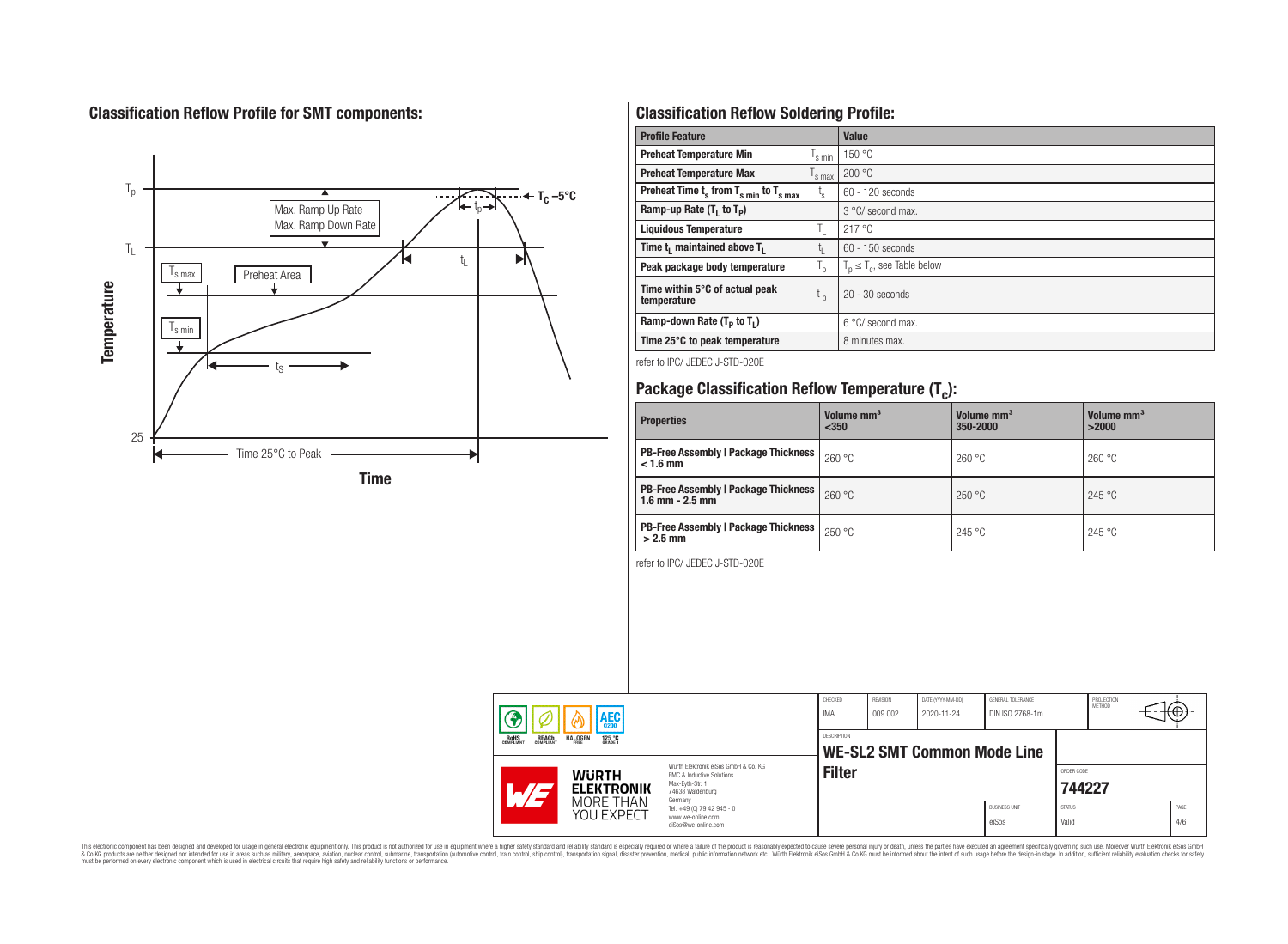## **Cautions and Warnings:**

## **The following conditions apply to all goods within the product series of WE-SL2 of Würth Elektronik eiSos GmbH & Co. KG:**

#### **General:**

- This electronic component is designed and manufactured for use in general electronic equipment.
- Würth Elektronik must be asked for written approval (following the PPAP procedure) before incorporating the components into any equipment in fields such as military, aerospace, aviation, nuclear control, submarine, transportation (automotive control, train control, ship control), transportation signal, disaster prevention, medical, public information network etc. where higher safety and reliability are especially required and/or if there is the possibility of direct damage or human injury.
- Electronic components that will be used in safety-critical or high-reliability applications, should be pre-evaluated by the customer.
- The component is designed and manufactured to be used within the datasheet specified values. If the usage and operation conditions specified in the datasheet are not met, the wire insulation may be damaged or dissolved.
- Do not drop or impact the components, the component may be damaged.
- Würth Elektronik products are qualified according to international standards, which are listed in each product reliability report. Würth Elektronik does not warrant any customer qualified product characteristics beyond Würth Elektroniks' specifications, for its validity and sustainability over time.
- The responsibility for the applicability of the customer specific products and use in a particular customer design is always within the authority of the customer. All technical specifications for standard products also apply to customer specific products.

## **Product specific:**

#### **Soldering:**

- The solder profile must comply with the Würth Elektronik technical soldering specification. All other profiles will void the warranty.
- All other soldering methods are at the customers' own risk.
- Strong forces which may affect the coplanarity of the components' electrical connection with the PCB (i.e. pins), can damage the part, resulting in avoid of the warranty.

## **Cleaning and Washing:**

- Washing agents used during the production to clean the customer application might damage or change the characteristics of the wire insulation, marking or plating. Washing agents may have a negative effect on the long-term functionality of the product.
- Using a brush during the cleaning process may break the wire due to its small diameter. Therefore, we do not recommend using a brush during the PCB cleaning process.

#### **Potting:**

• If the product is potted in the customer application, the potting material might shrink or expand during and after hardening. Shrinking could lead to an incomplete seal, allowing contaminants into the core. Expansion could damage the components. We recommend a manual inspection after potting to avoid these effects.

#### **Storage Conditions:**

- A storage of Würth Elektronik products for longer than 12 months is not recommended. Within other effects, the terminals may suffer degradation, resulting in bad solderability. Therefore, all products shall be used within the period of 12 months based on the day of shipment.
- Do not expose the components to direct sunlight.
- The storage conditions in the original packaging are defined according to DIN EN 61760-2.
- The storage conditions stated in the original packaging apply to the storage time and not to the transportation time of the components.

#### **Packaging:**

• The packaging specifications apply only to purchase orders comprising whole packaging units. If the ordered quantity exceeds or is lower than the specified packaging unit, packaging in accordance with the packaging specifications cannot be ensured.

#### **Handling:**

- Violation of the technical product specifications such as exceeding the nominal rated current will void the warranty.
- Applying currents with audio-frequency signals may result in audible noise due to the magnetostrictive material properties.
- The temperature rise of the component must be taken into consideration. The operating temperature is comprised of ambient temperature and temperature rise of the component.The operating temperature of the component shall not exceed the maximum temperature specified.

These cautions and warnings comply with the state of the scientific and technical knowledge and are believed to be accurate and reliable. However, no responsibility is assumed for inaccuracies or incompleteness.

|                                                                                                                               | <b>AEC</b><br>0200             |                                                                                        | CHECKED<br><b>IMA</b> | REVISION<br>009.002 | DATE (YYYY-MM-DD)<br>2020-11-24 | GENERAL TOLERANCE<br>DIN ISO 2768-1m |                               | PROJECTION<br>METHOD | ₩⊕)         |
|-------------------------------------------------------------------------------------------------------------------------------|--------------------------------|----------------------------------------------------------------------------------------|-----------------------|---------------------|---------------------------------|--------------------------------------|-------------------------------|----------------------|-------------|
| ROHS<br>COMPLIANT<br><b>REACH</b><br>COMPLIANT<br><b>HALOGEN</b><br>125 °C<br>GRADE 1<br>Würth Elektronik eiSos GmbH & Co. KG |                                | <b>DESCRIPTION</b><br><b>WE-SL2 SMT Common Mode Line</b>                               |                       |                     |                                 |                                      |                               |                      |             |
| <b>WURTH</b>                                                                                                                  | <b>ELEKTRONIK</b><br>MORE THAN | <b>EMC &amp; Inductive Solutions</b><br>Max-Eyth-Str. 1<br>74638 Waldenburg<br>Germany | <b>Filter</b>         |                     |                                 |                                      | ORDER CODE<br>744227          |                      |             |
|                                                                                                                               | YOU EXPECT                     | Tel. +49 (0) 79 42 945 - 0<br>www.we-online.com<br>eiSos@we-online.com                 |                       |                     |                                 | <b>BUSINESS UNIT</b><br>eiSos        | <b>STATUS</b><br><b>Valid</b> |                      | PAGE<br>5/6 |

This electronic component has been designed and developed for usage in general electronic equipment only. This product is not authorized for use in equipment where a higher safety standard and reliability standard si espec & Ook product a label and the membed of the seasuch as marked and as which such a membed and the such assume that income in the seasuch and the simulation and the such assume that include to the such a membed and the such